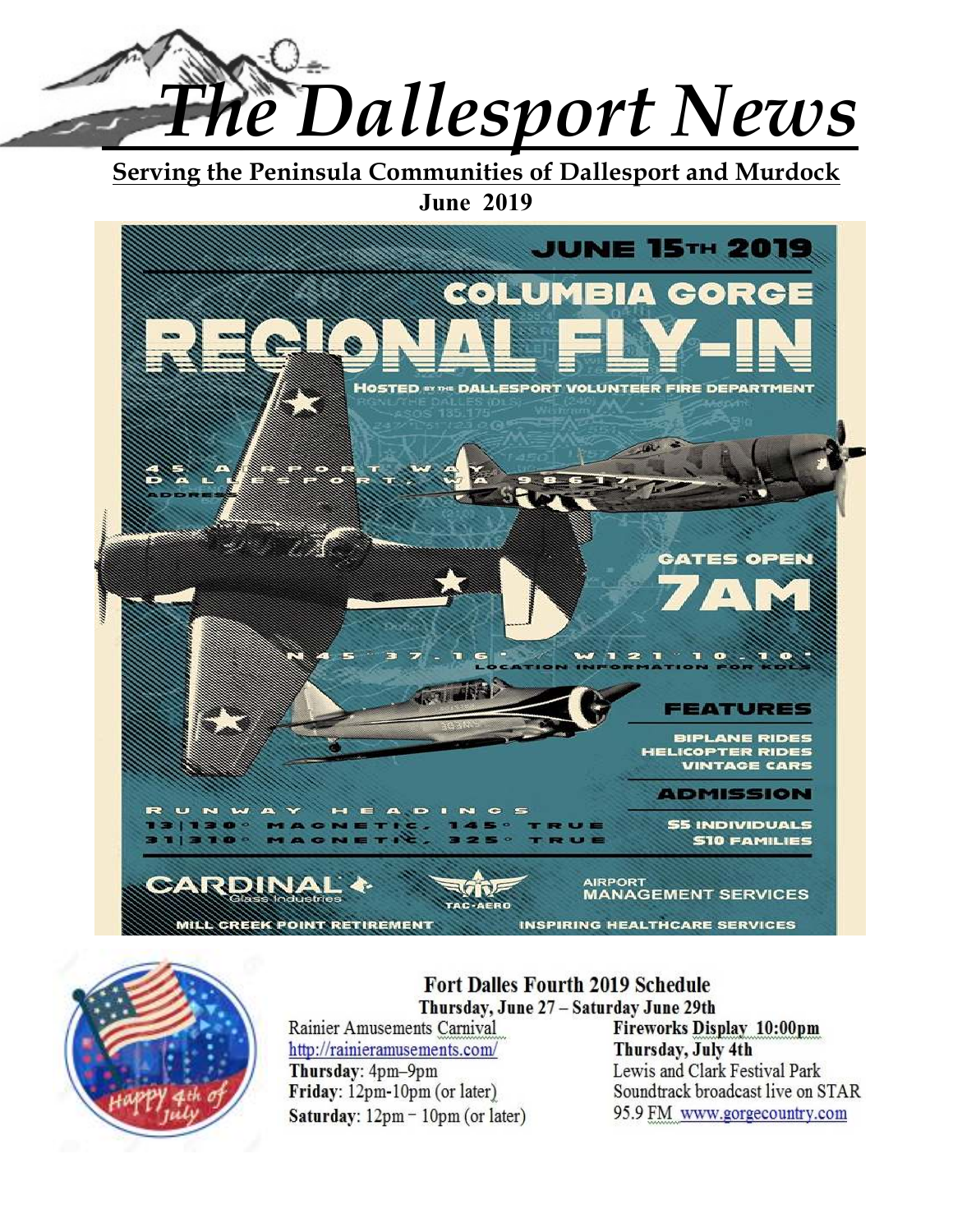#### **Book Report By Judy Bane "The Third Victim" by Philip Margolin**

A woman stumbles onto a dark road in rural Oregon - tortured, battered, and bound. She tells a horrific story about being kidnapped, then tortured, until she finally managed to escape. She was the lucky one - two other women, with similar burns and bruises, were found dead.

The surviving victim identifies the house where she was held captive and the owner, Alex Mason - a prominent local attorney - is arrested. Although he loudly insists upon his innocence, his wife's statements about his sexual sadism and the physical evidence found at the scene, his summer home, is damning.

 Regina Barrister is a legendary criminal defense attorney, known as "The Sorceress" for her courtroom victories. But she's got a secret, one that threatens her skill, her reputation, and, most of all, her clients. And she's agreed to take on the seemingly impossible task of defending Alex Mason.

Robin Lockwood, a young lawyer and former MMA fighter, has just left a clerkship at the Oregon Supreme Court to work for Regina Barrister. The Alex Mason trial is her first big one, a likely death penalty case, and she's second chair to Regina. Increasingly, she's worried her boss's behavior and the details in the case against their client don't quite add up.

This author never fails to tell a great story. Engaging characters, intriguing plot twists. He is a master at keeping you flipping the pages. You won't be sorry to have read all his books.

\*\*\*\*\*\*\*\*\*\*\*\*\*\*\*\*\*\*\*\*\*



own Mildred Lykens has published her fourth historical<br>! As novel! most of you know, Mildred has been writing for the<br>local papers papers for many

years,

Our very

chronicling and promoting local events and our friends and neighbors who are involved with them. In her spare time, she sews dresses and tank tops for the Samaritan Purse Project. Last fall, she completed her 2000th garment, but she hasn't stopped there. Mildred gratefully accepts donations of fabric scraps and sewing notions that help her complete her projects.

 And then there is her creative writing. About ten years ago, she published a pair of books based on the story of her family's origins, The Tirrell Gang, and The Lykens Legacy. Her next book was more of a booklet called Ghosts in the Gorge. Her newest edition is entitled "Blue Feather." This book is about a Cherokee girl whose tomboyish nature finds her in one mishap after another. Her rebellious and prideful behavior makes it hard on her clan being pursued by Army soldiers as well as her mother who is determined to raise her to obey Clan rules.

From a chance meeting with an old

trapper, to repelling the advances of a neighboring clan boy, to her insistent desire to see the white man's world, her actions place her in one calamity<br>after another another. This behavior



by Mildred E. Lykens

also forces her to fight for survival as she grows to adulthood.

 If you are interested in purchasing a copy of Blue Feather, contact Mildred at 509-365-0060. They are \$19.95 and she does have a few copies on hand.

# **Klindt's Community Book Club**

#### **June 9, 2019 6:30 PM - 8:00 PM**  http://www.klindtsbooks.com

Join us to discuss That Kind of Mother by Rumaan Alam. Klindt's Community Book Club is free and open to all readers. Our reading group gathers at Klindt's Bookstore each month for staffled book discussion. We also provide snacks and beverages and offer a discount on the monthly book selection. Please call or email to let us know you're coming so we set up enough chairs. Contact: Klindt's Booksellers. 296-3355.

#### **Coffee at the DIG Summer Gardening Series**  -**SATURDAYS throughout Summer! June 8, 2019 9:00 AM - 10:00 AM**  https://oregonstate.box.com/s/9k2nec4yk

7fa8yy27nq3pdgabyglixyh

Join us for Coffee at the DIG! Learn something new from the OSU Master Gardeners at these mini-classes every Saturday throughout the Summer. Talks start at 9 am. And the coffee is on us!

The Dalles Imagination Garden, Klindt Dr. & Steelhead Way FREE event. Saturdays throughout the Summer from June 1st through August 31st. Contact:Michelle Sager, OSU Wasco County Extension Service, 541-296- 5494

#### **Adulting 101**

Yikes, I'm an adult (or almost), what do I do now? If you're between the ages of 16 and 25, we'll help you ease into that adult world. In this monthly program we'll help you prepare for life on your own. Each month will focus on a different topic, such as job hunting, cooking and shopping, car care, and budgeting.

Adulting 101 takes place on the first Thursday of the month, at 6:30 in the library's meeting room.

**The Dalles/Wasco County Public Library** 541-296-2815 722 Court Street, The Dalles

**Klindt's Bookstore** 541-296-3355

315 E. 2nd Street, The Dalles Hours: Mon. – Sat. 8:00 am– 6:00 pm Sundays 11:00 am - 4:00 pm

**The Dalles/Wasco County Public Library** 541-296-2815

wascocountylibrary.com 722 Court Street, The Dalles

**HOURS:** 

Monday-Thursday 10 a.m. to 8:30 p.m. Saturday: 10 a.m. to 5 p.m. Closed Sunday

*\*FREE wireless Internet access* inside the library and on library grounds. **White Salmon Valley Community Library** 509-493-1132 - Town & Country Sq. White Salmon Open Tuesdays 10:00 am - 8:00 pm Wed.-Sat. 10:00 am - 6:00 pm

 *\*FREE wireless Internet access*  **Goldendale Community Library**  (509) 773-4487 131 West Burgen Street Goldendale,

Open M Tu Th F Sat 10am-6:00pm and 10 to 8 on Wednesdays

**Bookmobile**  Fort Vancouver Regional Library 1-888-546-2707



The Library Bookmobile Fall - Winter Schedule **Wednesdays June 12th & 26th .**  Lyle Market.....9:45 – 10:15

Lyle High School….10:25- 12:30 Dallesport Church of Christ…1:45–3:00

 A map of all FVRLibraries' bookmobile stops as well as printable schedules can be found at

http://www.fvrl.org/bookmobiles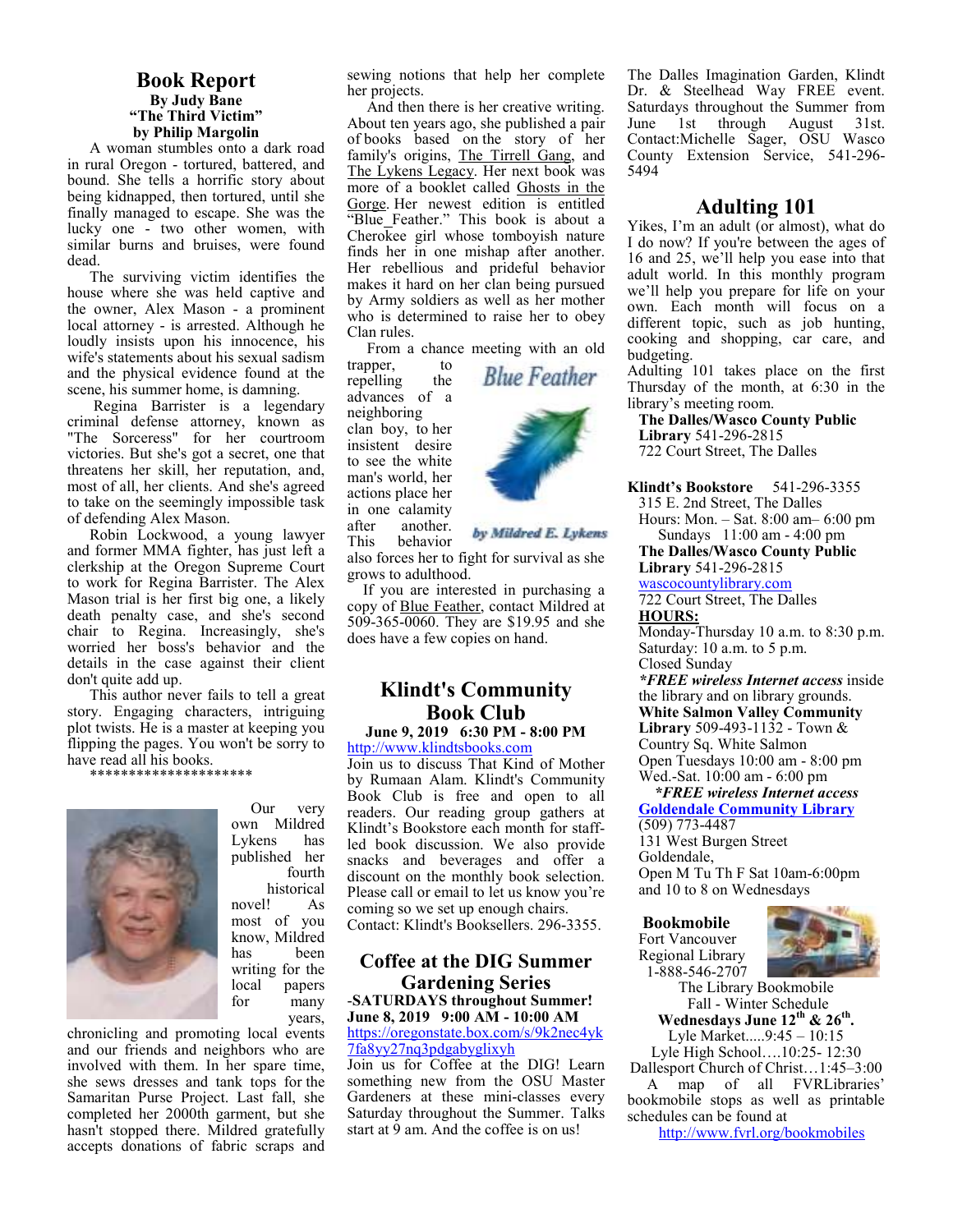# **Community Council Corner**

By Caleb Hotchkiss The Dallesport-Murdock Community Council met on May  $9<sup>th</sup>$ , 2019 at the Dallesport Community Center on  $6<sup>th</sup>$ Avenue.

 Mr. Frank T. Hewey, the sole code compliance officer for Klickitat County, spoke regarding his efforts to enforce code compliance in the community. Mr. Hewey impressed upon the community the importance of patience and cooperation by reporting code violations. Mr. Hewey gave updates on several properties including progress on 203 and  $209$  Cypress St., a property on  $6<sup>th</sup>$  Ave., 1200 Dallesport Road, and properties at Lyle Point. The Klickitat County Code Compliance can be reached at 509-773- 3706.

 Councilman Rizzi gave an update on the Klickitat County Training Center shooting range. He noted that a Chief Safety Range Officer and manager were hired, and that safety officers are being trained. The plan is to open in late June and will be open from 12:00 PM to 7:00 PM Fridays, Saturdays and Sundays.

 Councilman Morris briefed the Council on legislation that would grant authority to the fire chief and assistant chief to marshal aircraft in support of fighting fires.

 Councilman Morris also discussed his appearance before the Klickitat County Board of County Commissions on April 30<sup>th</sup> to promote a Washington State bill to amend property tax laws regarding the Columbia Gorge Regional Airport (CGRA). The law, as it stands, does not tax regional airports in the state other than the CGRA since it is the only regional airport in the state over a 400 acre size limit.

 Future speakers are being sought, and may include Rita Pinchot of Klickitat-Lyle Against Substance Abuse Coalition (KLASAC), or Mrs. Sharon Carter, Director, Klickitat County Senior Services.

 There is a vacancy on the Dallesport-Murdock Community Council. If you are interested, please email the Council at DallesportMurdockCC@gmail.com or visit an upcoming meeting.

 The next meeting of the Dallesport-Murdock Community Council is Thursday June  $13<sup>th</sup>$  at 7:00 PM, at the Community Center on 6<sup>th</sup> Avenue.

### **Mobile Market**

The Gorge Grown Mobile Market,<br>(located at the Lyle Activity at the Center**), every Friday from 4-6PM** and will run till November. Come enjoy fresh local produce, featuring your neighborhood farmers.

# **Dallesport Water Dist.**

P.O. Box 131 Dallesport, WA 98617 If you have any questions regarding your water system, please feel free to contact. Lane Goodenough, District Manager 541- 980-6756 dwdmanager@gmail.com or

Austin Wilson, DWD Clerk 541-980-

6514,or dallesportwater@gmail.com Clerks office hours: 8:00am to 1:00pm Monday thru Thursday. **Monthly meetings are held on the 2nd Wednesday of every month at 5:00pm at the Dallesport Community Center.** 

# **Candidates for Water District Commissioner**

I am a candidate for the Dallesport Water District Commissioner Position #2. I have lived in Dallesport for the past 13 years. Prior to moving to Dallesport, I resided in The Dalles for 26 years. I retired after a 29 year career in the banking industry. The Dallesport community continues to grow and change. Future growth will present challenges that require cooperation within the community. As a Dallesport Water District Commissioner, I will act in a legal, ethical, open and respectful manner. I will listen to the concerns of the community and work to provide the water services our residents deserve. I believe my background in the financial field will lend itself to responsible fiscal management. I look forward to serving the rate payers of the Dallesport Water District. Bill Clark

\*\*\*\*\*\*\*\*\*\*\*\*\*\*\*\*

I'm David D. McNeal. With my wife Renee, and our dog Ringo, I live at 206 D Street in Dallesport. As resident citizens since the last week of June 2015, we are registered voters and happily retired.

November of 2017, I joined the sport-Murdock Community Dallesport-Murdock Council with a desire to be informed and involved within this special community.

Tuesday, May 14, 2019, after considerable deliberation, I submitted a declaration of candidacy for the Dallesport Water Commissioner Pos. #2.

With my primary education completed in 1968, I embarked on a collegiate path for gainful employment. However, by the third year of this endeavor I realized my heartfelt desire was not to seek employment stationed behind a desk in some office. I found the construction industry a better fit. And, with a little nudge by my father, I applied for an electrical apprenticeship through the I. B. E. W. in Tucson, Arizona where I was raised.

I began my four-year apprenticeship in 1971 and became a Journeyman Wireman in 1975. My career eventually took me to Seattle, Washington. In 1994, I found myself raising three young children alone with a challenging choice to make. Do I continue working in the construction industry, or make a change? The local employment picture was bleak at best. I made the crucial decision to increase my skill set by enrolling at Lake Washington

Technical College.<br>Ten months later, I had successfully tested for an EPA certification and two City of Seattle licenses when I was hired by Darigold Farms. Over the ensuing seven years, the food industry provided me with gainful employment as a Stationary Engineer and another union affiliation as a member of the I. B. E. W. in Seattle, Washington.

June 2005, I moved into another industry. As a Building Engineer, I was employed by one of the largest international real estate firms where the monumental corporate directive was always *Customer Service.* Training with a focus on Best Practices was of paramount importance. I remain convinced these skills are mandatory when interacting with any public sector entity. I retired from the workforce in<br>October of 2014. David D. McNeal David D. McNeal

**K.C.F.D. #6 Dallesport/Murdock Fire Dept. Breakfast June 15th. 7-10 am Dallesport fire station All proceeds go to the Dallesport Fire Department Building Fund….. Biscuits and gravy… or Pancakes Coffee & Juice… \$5.00 per Person** 

#### **Lyle Lions Pancake Breakfast Scholarship Donations Saturday, June 1**

 7 - 10 am at the Lyle Lions Community Ctr. Corner of Hwy 14 & 5th St. Everyone is welcome! A special donation jar will be available to collect<br>funds towards scholarship(s) for towards scholarship $(s)$ graduating Lyle High School senior(s).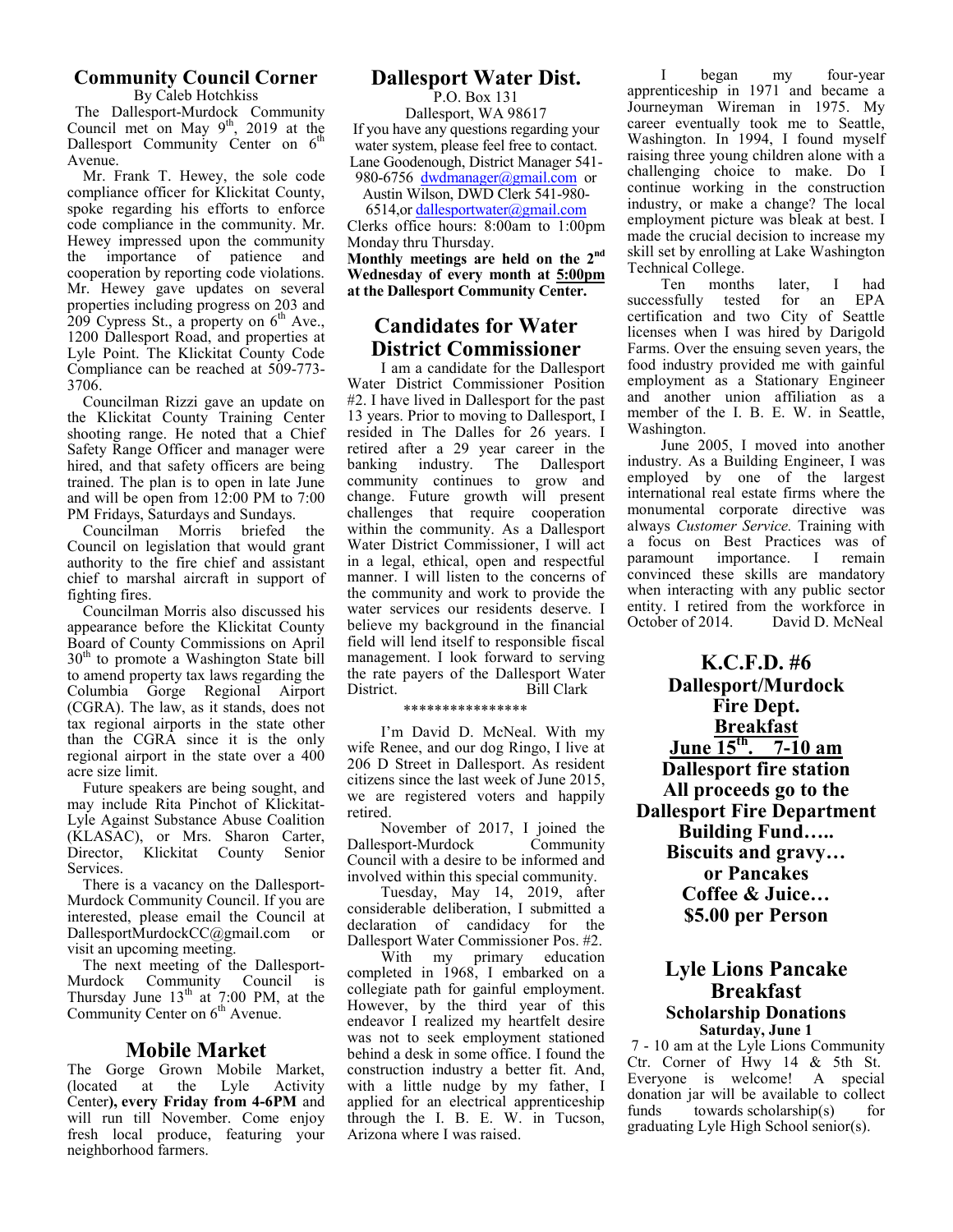# **"Ride for Those Who Can't."**

 Don Smith, our transportation manager, is about halfway through a cross-country motorcycle ride from Ontario, CA to Washington, D.C. He's on the southernmost route of the Run for the Wall, a 10-day organized trip with stops at VA hospitals, memorials, schools, and community centers, and often spontaneous parades through towns on the route. The Wall refers to the Vietnam War Memorial in D.C. Don's group is escorting a fallen hero cart dedicated to Major Michael Davis O'Donnell, who was lost on January 1, 1970, over Dak To, Vietnam.

 They're scheduled to arrive in Washington, D.C., on Friday May 24, and on Saturday, approximately 400 of them will go to Arlington National Cemetery for a wreath-laying ceremony at the Tomb of the Unknown Soldier.

Prior to leaving for the ride, Don and fellow rider and Dallesport resident Bob Canavan spoke with students at the high school. Teacher Cody Magill plans to teach a unit on the Vietnam War this month, further giving context to the origins of the Run for the Wall.

 According to the website, the ride was first organized in 1989 and its goal is to promote healing among all veterans and their families and friends, to call for an accounting of all prisoners of war and those missing in action (POW/MIA), to honor the memory of those killed in action from all wars, and to support our military personnel all over the world.



The motto of the ride is to "Ride for Those Who Can't." Veterans from WWII, Korea, Vietnam, Desert Storm, Desert Shield, OIF/OEF have all participated.

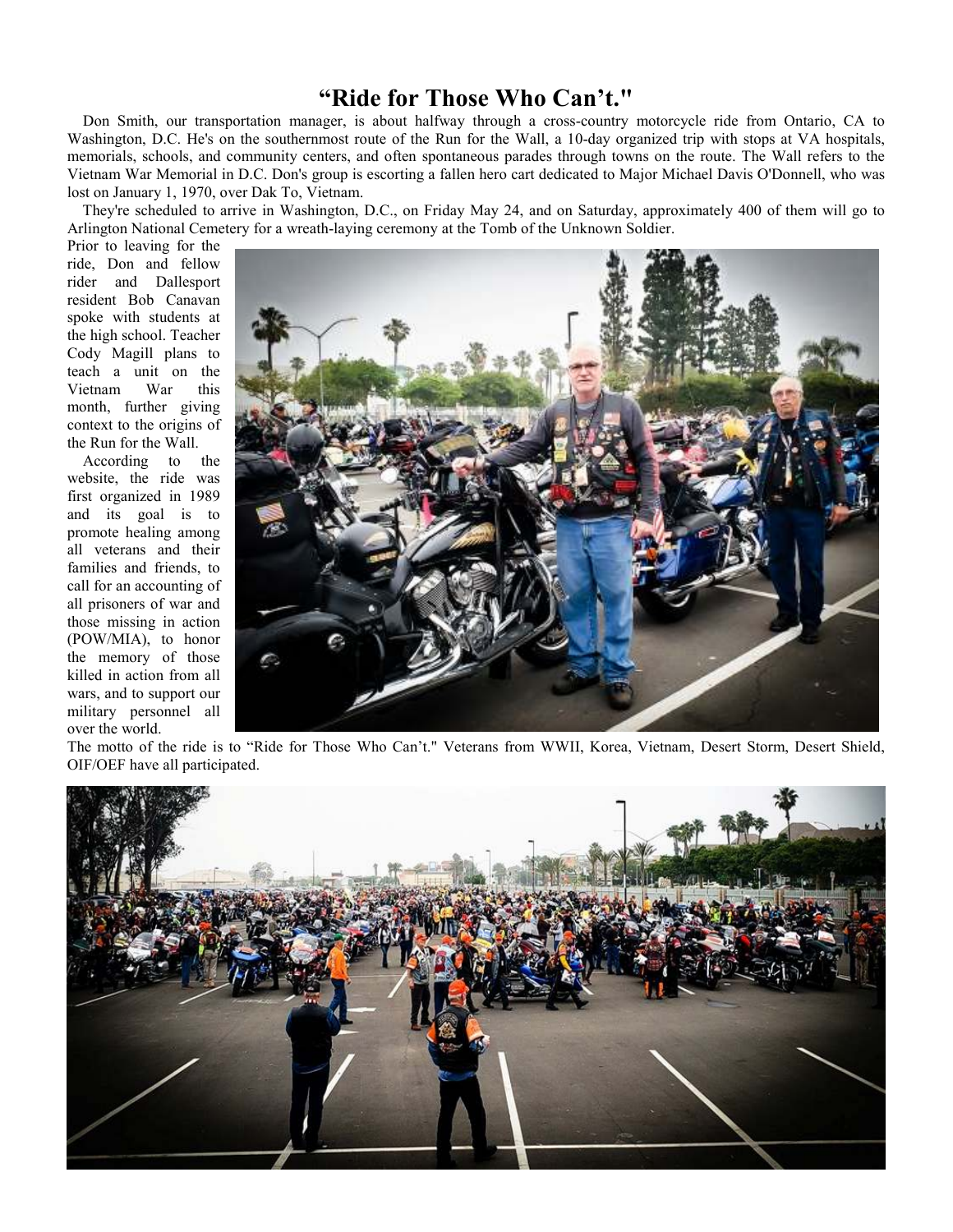

For the latest information on Lyle School District, visit the website for the school district. **http://www.lyleschools.org**

# **Lyle Community Schools High School Graduation Date**

The 2019 graduation is set for **June 8, 2019 at 2 pm** at the school gymnasium, 625 Keasey Ave, in Lyle.



Left to right (all rows): Abby Hawkins, Kurtis Billette, Alexis Miller, *Salutatorian*, (she will be going to the University of Washington), Andrew Carlock, Matthew Zumwalt, Justin Smith, Beca Kilber, Riley Mills, Casey Mengert, Larissa Radke, Devon Eiesland, Wayne O'Brien, Arianna Contreras, Amber Tompkins, and Sydney Rains; *Valedictorian*. (she will be going to Gonzaga)

 **(Klickitat, Lyle Against Substance Abuse Coalition) June 19th . 5 - 6:30 pm Meets the 3rd Wed of each month. Alternates between Klickitat and Lyle**

> **The Library Bookmobile--- Fall - Winter Schedule Wednesdays June 12th & 26th . Lyle Market.....9:45 – 10:15 Lyle High School 10:25- 12:30 Dallesport Church of Christ.....1:45–3:00**

**Dallesport PTO Meeting Tue, June 4th. 2:45pm – 3:45pm Monthly on the first Tuesday School Board meetings will be held @ 6pm on the fourth Wednesday June 26, 2019**  *Support your school and attend a meeting.* 

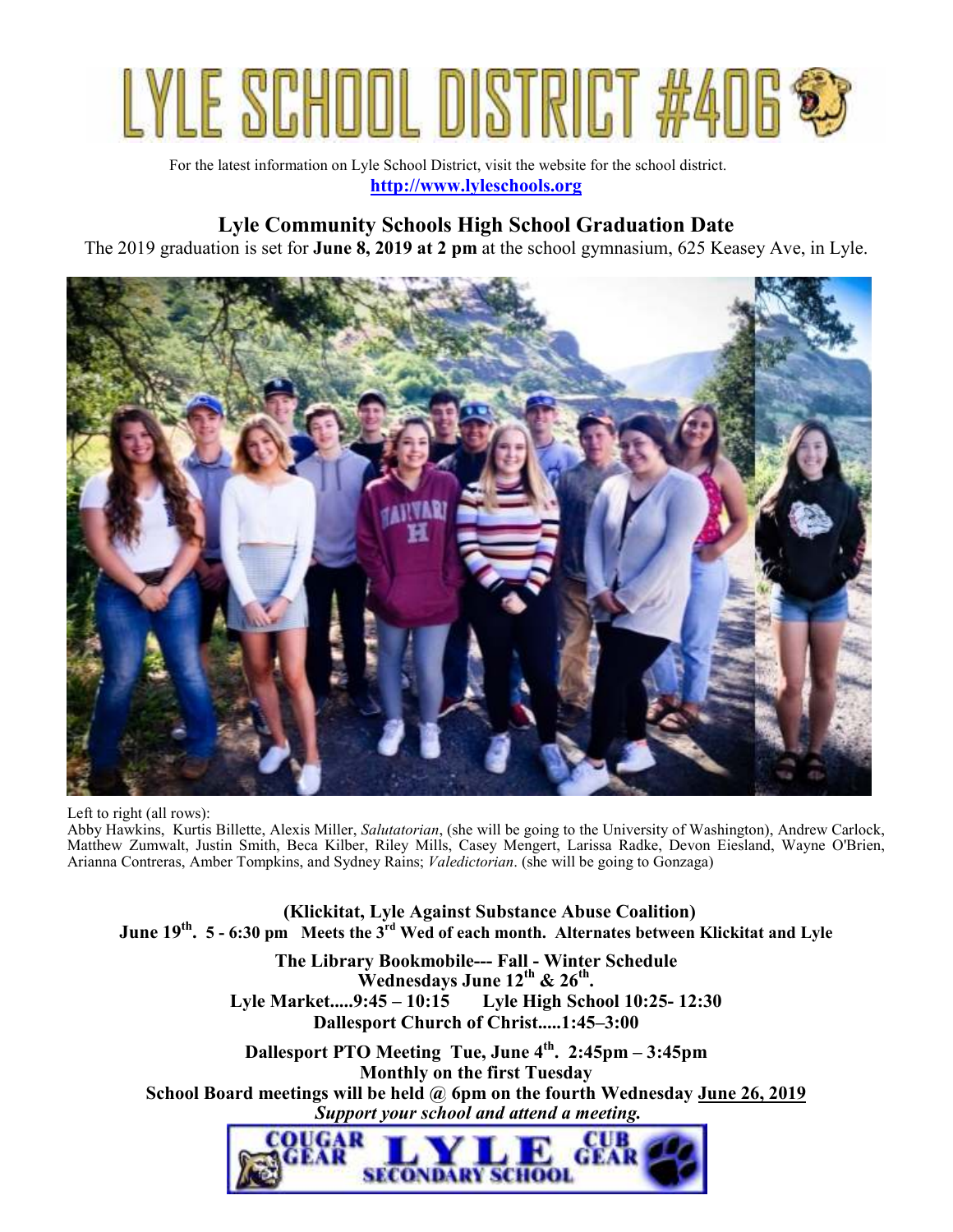#### **Cascade Singers' June 15 and 16, 2019**

Cascade Singers' spring concert has been rescheduled from early June to June 15 and 16. "Compositori Femminili: A<br>Global Celebration of Female Celebration of Composers" will be presented Saturday, June 15 at 7 p.m. and Sunday, June 16 at 3 p.m. at Zion Lutheran Church, 101 West 10th St., The Dalles. The concert features women's contributions to the musical scene, from Hildegard of Bingen in the Middle Ages to contemporary composers and arrangers. Contact Director Miles Thoming-Gale at milesmansfield93@gmail.com for more information.

#### **Gorge Hops & Hogs Fest June 15, 2019 - June 16, 2019**

The Dalles Area Chamber of Commerce and Sedition Brewing Co. proudly present the Gorge Hops and Hogs Fest, taking place at Lewis & Clark Festival Park in The Dalles. The family-friendly event features Pacific Northwest Craft Breweries featuring their special Summer Brews, BBQ Challenge, music, food, yard games, kids zone and a variety of vendors. There is Free admission, Free Games, Free BBQ Samples after the judging, while supplies last.

#### **Gorge Ride June 22, 2019**

 Friends of the Historic Columbia River Highway present GORGE RIDE. **Our biggest fund-raising event of the year toward Restoration & Reconnection of the Historic Columbia River Highway and State Trail to create America's Best Scenic Bikeway!** 

Beginning at the Gorge Discovery Center, 5000 Discovery Drive, in The Dalles, Oregon. It extends 19.25 miles along the historic highway and State Trail west to the **Senator Mark O.** Hatfield West Trailhead, just east of Hood River.

 This route is a combination of historic highway that is open to motor vehicles, with very low traffic, and the HCRH State Trail that is open only to hikers and bicyclists. It's an out and back route of 38.5 miles. This ride is supported with water stops, snacks, mechanical support, and SAG wagons. Maps with a cue sheet and elevation chart are provided.

 The terrain really isn't as tough as it looks on this elevation profile -- the HCRH was built with no grades exceeding 5%. When you encounter a hill, just 'gear down', take it one pedal stroke at a time, and remember that it's taking you to a view even nicer than the ones on the way up! The variety of scenery is amazing!

 **Online registration will close at 11:59 PM, Monday, June 17** with a non-refundable, online, advance registration fee per rider: Ages 12 & up  $=$  \$40. Ages 6-11 = \$15. Under 6 are free. Add \$10/rider for day-of-event registration. Online registration is the only advance registration method.

 A sack lunch from the Basalt Rock Café, within the Gorge Discovery<br>Center, will be available for available for purchase during online registration for \$14. **Lunches may be picked up 11 AM till 4 PM.** 

 T-shirts featuring Gorge Ride graphics are available for purchase during online registration for \$25 as a special order item. Pick up your shirt order on the day of the ride when you pick up your packet. Packet pickup will be at the Gorge Discovery Center on June 22nd from 7 AM to 10 AM. **The cutoff for T-shirt orders is 11:59 pm on 6/12/19. The course opens at 7 AM and closes at 4 PM.** Participants will be required to sign our waiver and release form at packet pickup. Riders under 18 yearsof-age must be accompanied on the ride by a registered adult and their waiver and release form must be signed by a parent or legal guardian. Participants must wear a CPSC/ATSM/ ANSI/Snell approved helmet

Fees/Admission: Ages 12 and Up \$40 Ages 6-11 \$15 Under 6 FREE Add \$10 per rider for day-of-registration.

# **Original Wasco County Courthouse Program**

"The Elusive Dr.<br>boks, Early Brooks, Physician in The Dalles" is the program taking place<br>at the **Original Original Wasco County Courthouse** 

**Saturday, June 1.** Sandy Bisset will present her research

as part of the annual membership meeting of the Courthouse beginning at 1:30 p.m. There is no admission charge and attendees do not have to be members. The Courthouse is located at **410 West 2nd Place, behind the Chamber of Commerce, The Dalles.** 

 The business meeting will be brief, and the program traces the life of an early local resident who was virtually forgotten until recent research recovered his story. Dr. Charles B. Brooks arrived in The Dalles around 1860. He practiced medicine on First Street in conjunction



 Dr. Brooks came across the plains from Kentucky in 1853 and first settled in Jacksonville during the gold strikes and the Rogue Indian uprisings. He left behind a collection of medical books when he came to The Dalles. This led to a query from the Southern Oregon Historical Society for any information about the doctor and why he left his books behind.

 The Columbia Gorge Genealogical Society took up the request, and their research is the basis for Bisset's program. She comments, "It turns out this very private man we had never heard of had quite an interesting life." Refreshments will be served, Original Courthouse membership applications will be available, and donations are appreciated.

 The **Wasco County Historical Society** presents the first of six programs in their summer series. The program will be at the historic **French House at 515 Liberty Street in The Dalles on June 1, 2019 at 11a.m.** The building now houses the Sweetheart Bake Shop.

 The building has a long history beginning circa 1865 and is named for the French Family who had the French & Company Bank for many years. History of the building will be presented by Cal McDermid and the present owner Jason Blevins.

 Please RSVP to 541-478-3429 by May 28th as seating is limited. Refreshments will be available for purchase.

# **White Salmon Spring Festival June 1, 2019 - June 2, 2019**

https://whitesalmonspringfestival.com/

The 2019 White Salmon Spring Festival features more activities than ever this year for our 3000+ visitors; a Great Parade, Entertainment, Food and Drink, Games, Competitions. Rheingarten Park N Main Ave & NE Lincoln St. Friday, May 31st 2019, 3:00 p.m. - 12:00 a.m. Saturday, June 1st 2019, 1:00 p.m. -

# **The Dalles Farmers' Market Saturdays 9am-1pm**

12:00 a.m. Sunday, June 2nd 2019,

11:00 a.m. - 3:00 p.m.

#### thedallesfarmersmarket@gmail.com

Saturdays starting the first weekend in June through the second weekend in October 2019. **City Park** 5th and Union St The Dalles, OR

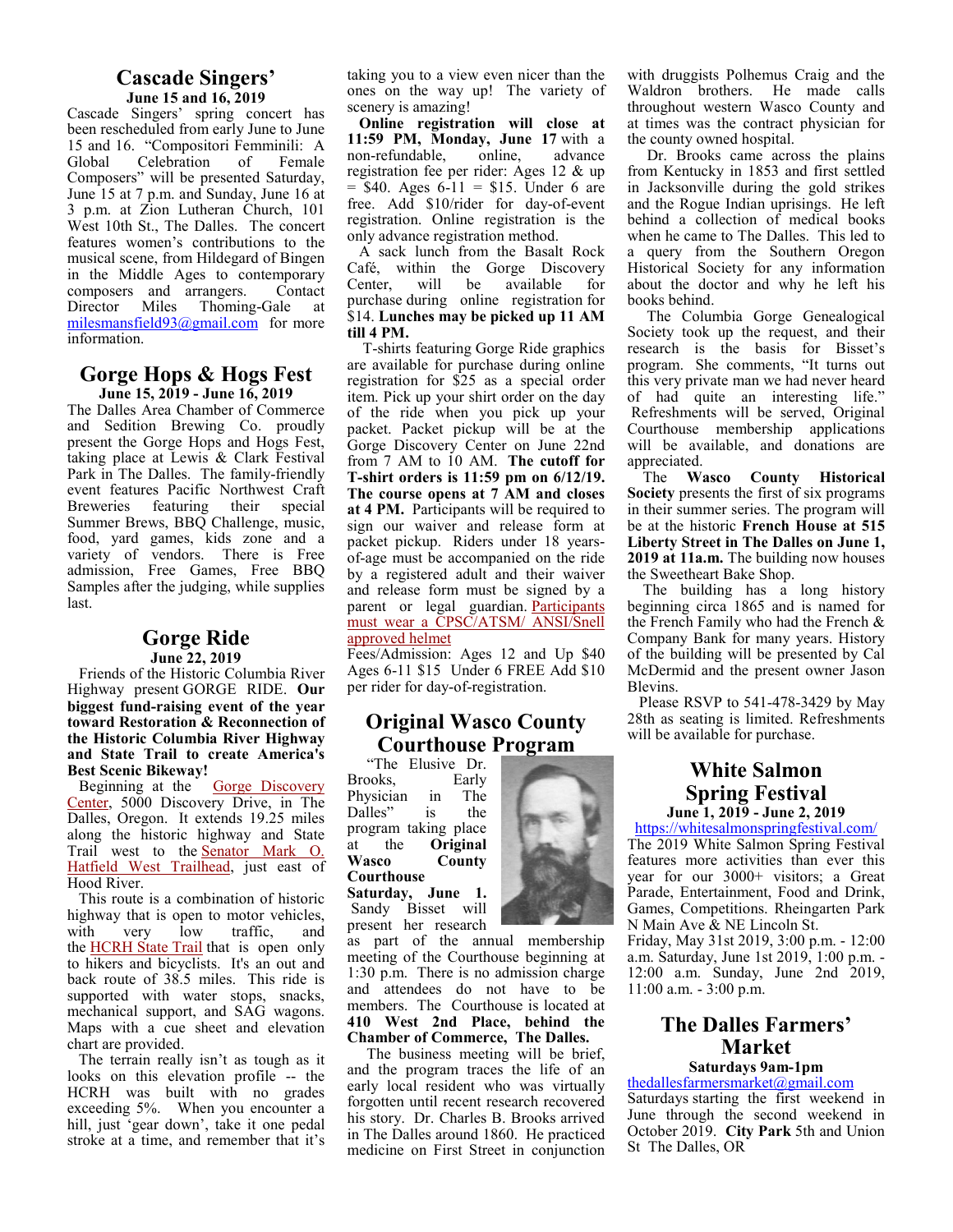# **Dallesport-Murdock Community Calendar**<br>Dallesport-Murdock Fire Dept. KCFD#6 Dallesport-Murdock Community Co

 **630 Central Ave. P.O. Box 215 767-1252 136 6th Ave. P.O. Box 8** 

 **Dallesport-Murdock Community Council 136 6<sup>th</sup> Ave. P.O. Box 8** 

**Post Office hours are 8am-2pm M-F Sat. 7:30am-11:00 for package pick up only Phone 767-1577**

| <b>June 2019</b>                                                                                                                 |                                                                                                                                                      |                                                                                            |                                                                                                                                                            |                                                          |                                                                                        |                                                                                                                              |  |  |  |
|----------------------------------------------------------------------------------------------------------------------------------|------------------------------------------------------------------------------------------------------------------------------------------------------|--------------------------------------------------------------------------------------------|------------------------------------------------------------------------------------------------------------------------------------------------------------|----------------------------------------------------------|----------------------------------------------------------------------------------------|------------------------------------------------------------------------------------------------------------------------------|--|--|--|
| <b>Sun</b>                                                                                                                       | Mon                                                                                                                                                  | Tue                                                                                        | Wed                                                                                                                                                        | Thu                                                      | Fri                                                                                    | Sat                                                                                                                          |  |  |  |
| <b>AA Meetings</b><br><b>Wednesdays and</b><br><b>Sundays 7pm</b><br><b>Lyle School</b><br>Library<br>625 Keasey<br>360-870-3321 |                                                                                                                                                      | Volunteer<br>Firefighters<br>meet<br><b>Tuesdays 6pm</b><br><b>Dallesport Fire</b><br>Hall |                                                                                                                                                            |                                                          |                                                                                        | <b>First Saturday</b><br><b>Breakfast</b><br><b>Lyle Lions</b><br><b>Club</b><br>7am-10am<br><b>Everyone</b> is<br>welcome!  |  |  |  |
| 2                                                                                                                                | <b>Lyle Lions Club</b><br>meeting.<br>Potluck at 6:00<br>pm; Mtg. at 6:30<br>pm. Call 509-<br>365-2921                                               | <b>Senior Lunch</b><br><b>Lyle 11:30am</b>                                                 | 5                                                                                                                                                          | 6                                                        | 7<br><b>Senior</b><br><b>Advisory</b><br>Meeting<br>10:30am-12pm                       | 8                                                                                                                            |  |  |  |
| $\vert 9$                                                                                                                        | 10                                                                                                                                                   | 11<br><b>Senior Lunch</b><br><b>Lyle 11:30am</b>                                           | 12 Bookmobile<br>Fire Dist. Biz<br>Meet 6pm<br><b>Commissioners</b><br>Meet 7pm<br><b>Water Dist.</b><br>Meet 5pm                                          | $\vert$ 13<br>Community<br>Council<br><b>Meeting 7pm</b> | $\overline{14}$<br><b>FLAG DAY</b><br><b>Flag Day</b>                                  | $\overline{15}$<br><b>Dallesport</b><br><b>Fire Dist</b><br><b>Breakfast</b><br><b>Fundraiser</b><br>@ Fire Hall<br>$7-10am$ |  |  |  |
| 16<br>阿阳市<br><b>Father's Day</b>                                                                                                 | 17<br><b>Lyle Lions Club</b><br>meeting.<br>Potluck at 6:00<br>pm; Mtg. at 6:30<br>pm. Call 509-<br>365-2921                                         | 18<br><b>Senior Lunch</b><br><b>Lyle 11:30am</b>                                           | 19                                                                                                                                                         | 20                                                       | 21<br><b>Airport Board</b><br><b>Meeting 7am</b><br>@Airport<br><b>Summer Solstice</b> | 22                                                                                                                           |  |  |  |
| 23                                                                                                                               | 24                                                                                                                                                   | 25<br><b>Senior Lunch</b><br>Lyle 11:30am                                                  | 26<br><b>Bookmobile</b><br><b>Lyle Market</b><br>$9:45-10:15$<br><b>Lyle High School</b><br>10:25-12:30<br><b>Dallesport Church</b><br>of Christ 1:45-3:00 | 27                                                       | 28                                                                                     | 29                                                                                                                           |  |  |  |
| 30<br><b>Fireworks</b><br>show<br>10pm                                                                                           | June<br>Named for the Roman Goddess Juno, patroness of marriage<br>and the well-being of women.<br>Also from the Latin word juvenis, "young people." |                                                                                            |                                                                                                                                                            |                                                          |                                                                                        |                                                                                                                              |  |  |  |